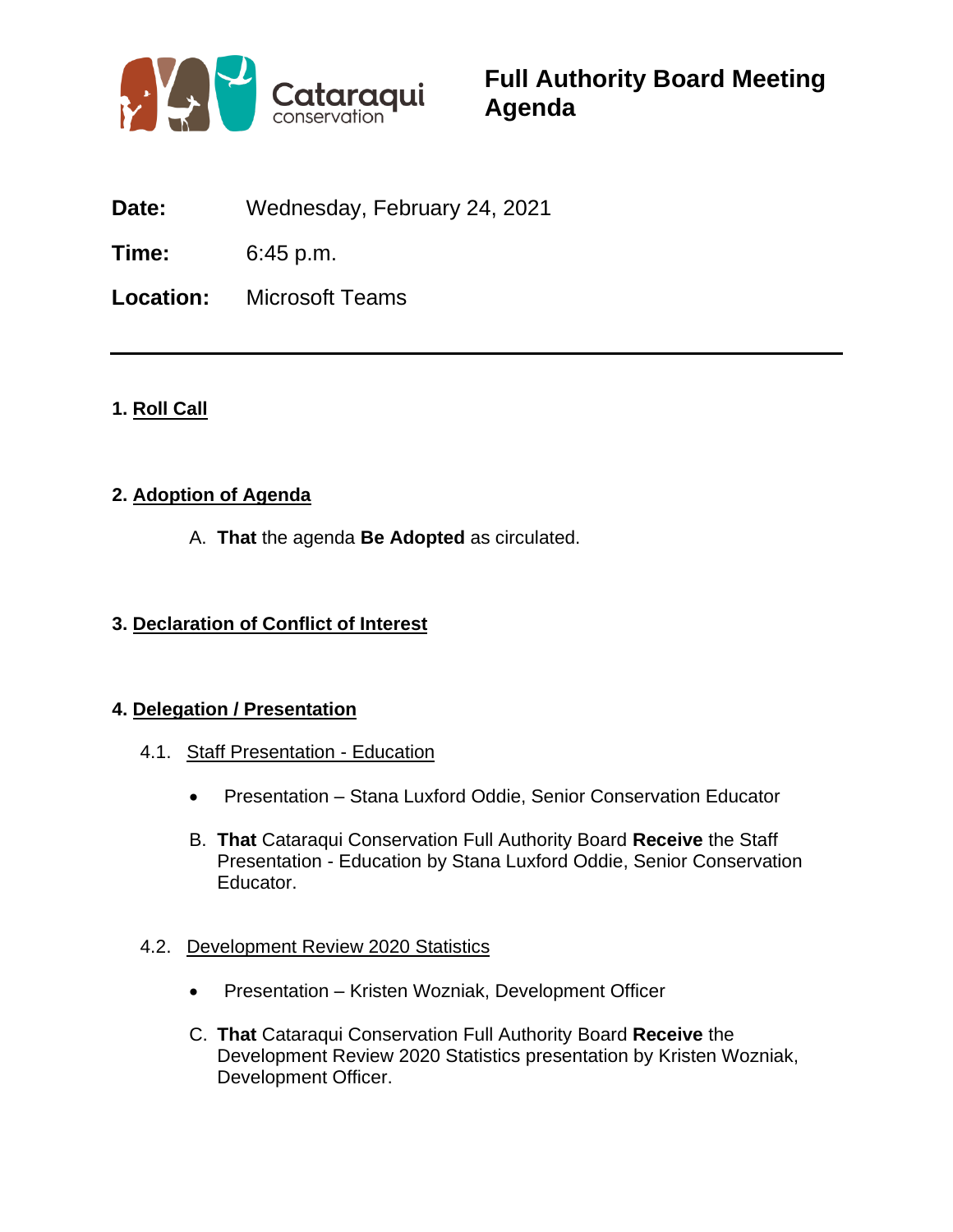## **5. Approval of Previous Minutes**

- 5.1. [Minutes of the Cataraqui Conservation Full Authority](http://www.crca.ca/wp-content/uploads/PDFs/board-agendas/2021/02/Item5.1.pdf) Board Annual General [Meeting of January 27, 2021](http://www.crca.ca/wp-content/uploads/PDFs/board-agendas/2021/02/Item5.1.pdf)
	- D. **That** the minutes of the Cataraqui Conservation Full Authority Board Annual General Meeting of January 27, 2021, **Be Approved**.

## **6. Business Arising**

## **7. Items for Consideration**

- 7.1. [Cataraqui Conservation Development Review Activity Report -](http://www.crca.ca/wp-content/uploads/PDFs/board-agendas/2021/02/Item7.1.pdf) 2020 (report IR-[014-21\)](http://www.crca.ca/wp-content/uploads/PDFs/board-agendas/2021/02/Item7.1.pdf)
	- E. **That** Report IR-014-21, Cataraqui Conservation Development Review Activity Report – 2020, **Be Received**.
- 7.2. [Additional Cataraqui Conservation Appointments \(report IR-015-21\)](http://www.crca.ca/wp-content/uploads/PDFs/board-agendas/2021/02/Item7.2.pdf)
	- F. **That** report IR-015-21, Additional Cataraqui Conservation Appointments, **Be Received**; and,

**That** the appointment of members to Cataraqui Conservation's Standing and Ad Hoc Committees **Be Accepted**, as presented.

- 7.3. 2020 Year-End [Recommended Discretionary & Obligatory Reserve](http://www.crca.ca/wp-content/uploads/PDFs/board-agendas/2021/02/Item7.3.pdf)  Transfers [\(report IR-016-21\)](http://www.crca.ca/wp-content/uploads/PDFs/board-agendas/2021/02/Item7.3.pdf)
	- G. **That** Report IR-016-21, 2020 Year-End Recommended Discretionary & Obligatory Reserve Transfers, **Be Received**; and,

**That** the 2020 Year-End – Recommended Discretionary & Obligatory Reserve Transfers identified in Attachment #1 to this report **Be Approved**.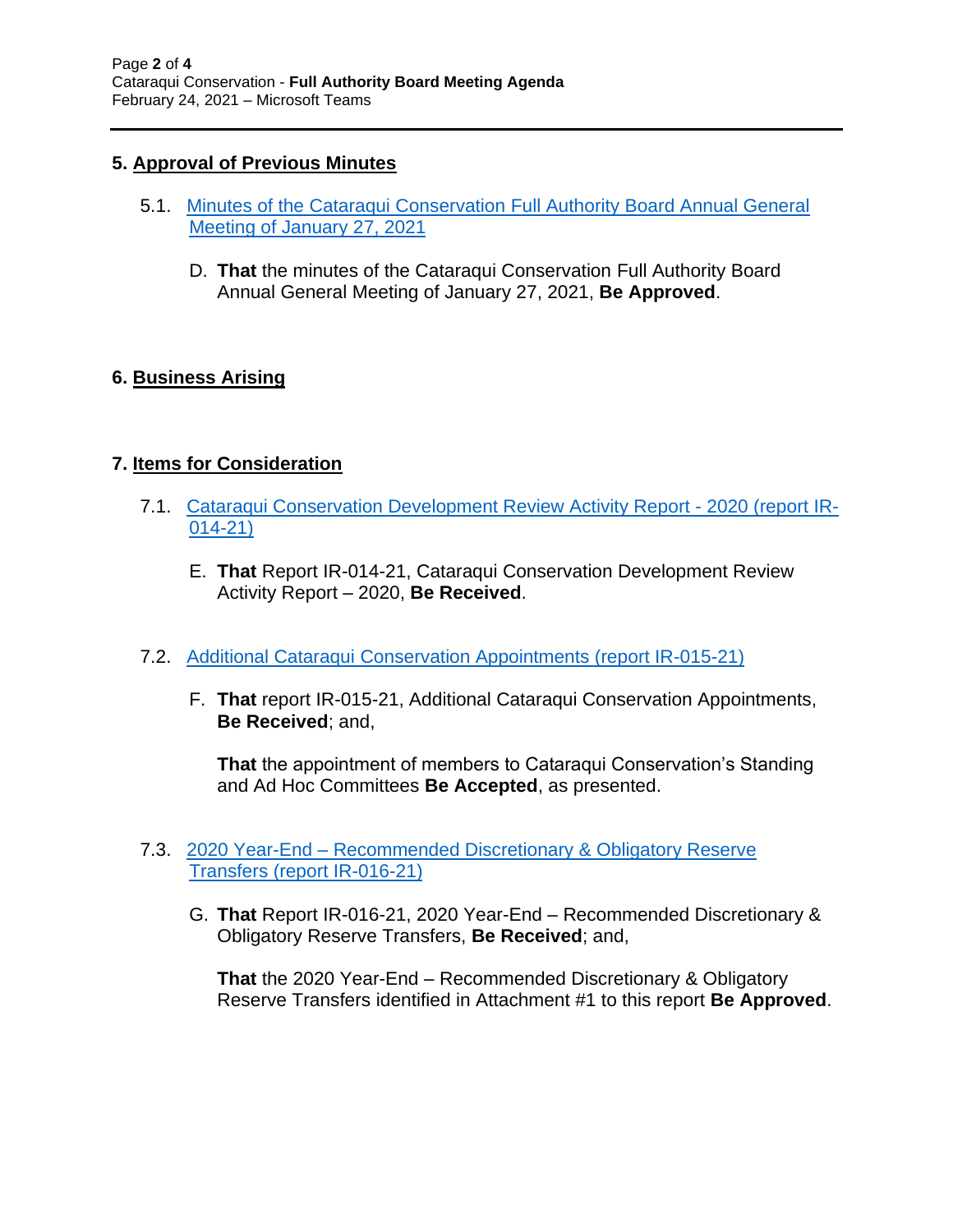- 7.4. Capital Project Change Request [Water Control Structures, \(report IR-017-21\)](http://www.crca.ca/wp-content/uploads/PDFs/board-agendas/2021/02/Item7.4.pdf)
	- H. **That** Report IR-017-21, Capital Project Change Request Water Control Structures, **Be Received**; and,

**That** the proposed amendments to capital projects outlined in Attachment #1 of this report **Be Approved**; and,

**That** PR 00038 Marsh Bridge Railing Replacement, **Be Approved**, as a 2021 capital project.

- 7.5. [Capital Variance Report to February 17, 2021](http://www.crca.ca/wp-content/uploads/PDFs/board-agendas/2021/02/Item7.5.pdf) (report IR-018-21)
	- I. **That** Report IR-018-21, Capital Variance Report to February 17, 2021, **Be Received**; and,

**That** completed capital projects, as outlined in Attachment #1 Capital Variance Report to February 17, 2021, **Be Closed**; and,

**That** recommended reserve transfers, as outlined in Attachment #1 Capital Variance Report to February 17, 2021, **Be Completed**; and,

**That** the new capital project PR 00305 Gould Lake Barn Structural Investigation **Be Created**.

- 7.6. Bat House Installation [Cataraqui Conservation Properties](http://www.crca.ca/wp-content/uploads/PDFs/board-agendas/2021/02/Item7.6.pdf) (report IR-019-21)
	- J. **That** Report IR-019-21, Bat House Installation Cataraqui Conservation Properties, **Be Received**; and,

**That** staff **Be Directed** to allow the City of Kingston to install 18 Bat Houses at Cataraqui Conservation properties, as deemed appropriate.

#### **8. Minutes**

- 8.1. [Cataraqui Conservation Foundation](http://www.crca.ca/wp-content/uploads/PDFs/board-agendas/2021/02/Item8.1.pdf)
	- K. **That** the Cataraqui Conservation Foundation Minutes of November 27, 2020, **Be Received**.